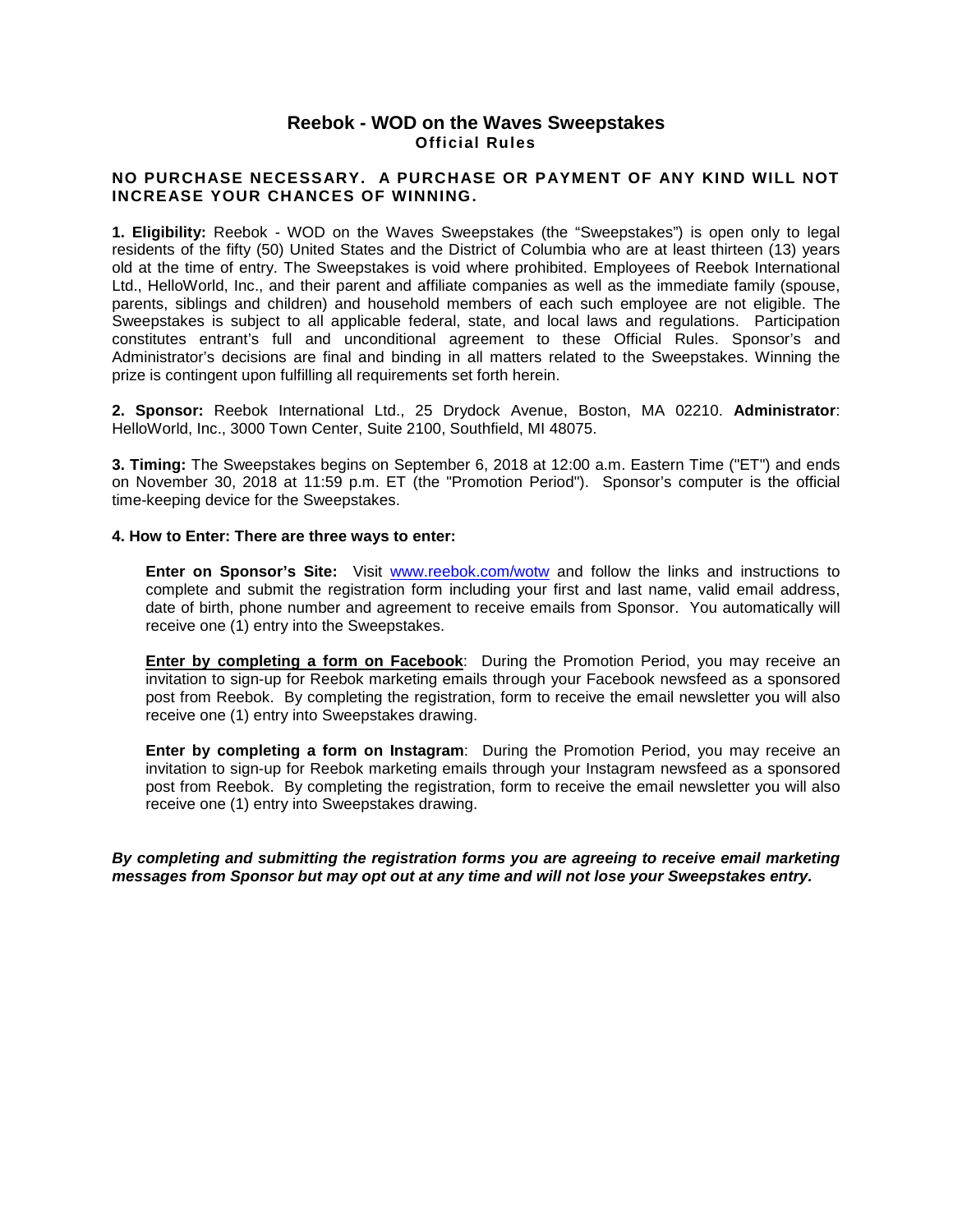Limit: You may enter one (1) time by any method during the Promotion Period. Multiple entrants are not permitted to share the same email address. Any attempt by any entrant to obtain more than one (1) entry by using multiple/different email addresses, identities, registrations and logins or any other methods will void that entrant's entries and that entrant may be disqualified. Use of any automated system to participate is prohibited and will result in disqualification. In the event of a dispute as to any registration, the authorized account holder of the email address used to register will be deemed the entrant. The "authorized account holder" is the natural person assigned an email address by an Internet access provider, online service provider or other organization responsible for assigning email addresses for the domain associated with the submitted address. The potential winner may be required to show proof of being the authorized account holder.

**5. Grand Prize Drawing:** Administrator is an independent judging organization whose decisions as to the administration and operation of the Sweepstakes and the selection of the potential winners are final and binding in all matters related to the Sweepstakes. Administrator will randomly select the potential Sweepstakes winner from all eligible entries received during the Promotion Period, on or around December 4, 2018. The potential winner will be notified by email. The potential Grand Prize winner (or parent/legal guardian if winner is a minor in his/her state of residence) will be required to sign and return a Declaration of Compliance, Liability Waiver, and where not prohibited a Publicity Release ("Declaration") which must be received by Administrator within three (3) day of the date notice or attempted notice is sent, in order to claim the prize. If a potential winner of the prize cannot be contacted, fails to sign and return the Declaration or provide any other requested information within the required time period (if applicable), or the prize is returned as undeliverable, the potential winner forfeits the prize. Receiving a prize is contingent upon compliance with these Official Rules. In the event that a potential winner forfeits the prize or is disqualified for any reason, Sponsor will award the prize to an alternate winner by random drawing from among all remaining eligible entries. Three (3) alternate drawings will be held, after which the prize will remain un-awarded.

**6. Prize:** ONE (1) GRAND PRIZE: A trip for winner and up to three (3) guests to take the WOD on the Waves Cruise January 21 – January 25, 2019. Trip package includes round trip, coach-class air transportation for four (4) from a major airport near winner's home (airports determined by Sponsor in its sole discretion) to Miami, FL; one (1) nights' accommodations at a hotel determined by Sponsor in its sole discretion (single room, quad occupancy); one (1) Deluxe OceanView Balcony room for up to 4 guests on the WOD on the Waves Cruise (details set forth http://wodonthewaves.com/faq/); \$500 spending money; and travel agent services. Winner must travel on January 20, 2019 and return on January 25, 2019 or prize will be forfeited. Trip must be booked immediately after winner confirmation. Travel and accommodations are subject to availability. Travel must be round trip. Sponsor will determine airline and flight itinerary in its sole discretion. No refund or compensation will be made in the event of the cancellation or delay of any flight. Travel is subject to the terms and conditions set forth in this Sweepstakes, and those set forth by the Sponsor's airline carrier of choice as detailed in the passenger ticket contract. All expenses and incidental travel costs not expressly stated in the package description above, including but not limited to, ground transportation, beverages, dining at specialty restaurants,, incidentals, gratuities, passenger tariffs or duties, airline fees, surcharges, airport fees, service charges or facility charges, personal charges at lodging, security fees, taxes or other expenses are the responsibility solely of winner. If winner is a minor than, at least one traveler must be his parent or legal guardian who is at least twenty-five years old. If winner is not a minor, but not twenty-one years of age, then at least one traveler must be twenty-five years of age. All other guest travelers must be twenty-one years of age unless they are the minor children of the winner. Travel companion must execute liability/publicity releases prior to issuance of travel documents. Winner and travel companions may want to have a passport for travel. Travel restrictions, conditions and limitations may apply.If in the judgment of Sponsor air travel is not required due to winner's proximity to prize location, ground transportation will be substituted for round trip air travel at Sponsor's sole discretion. Sponsor will not replace any lost, mutilated, or stolen tickets, travel vouchers or certificates. The Sponsor is not responsible if the cruise is delayed, postponed or cancelled for any reason and winner will not be reimbursed for tickets. Approximate Retail Value: \$7,900. Actual value may vary based on airfare fluctuations and distance between departure and destination. Winner will not receive difference between actual and approximate retail value. Prize is non-transferable and no substitution will be made except as provided herein at the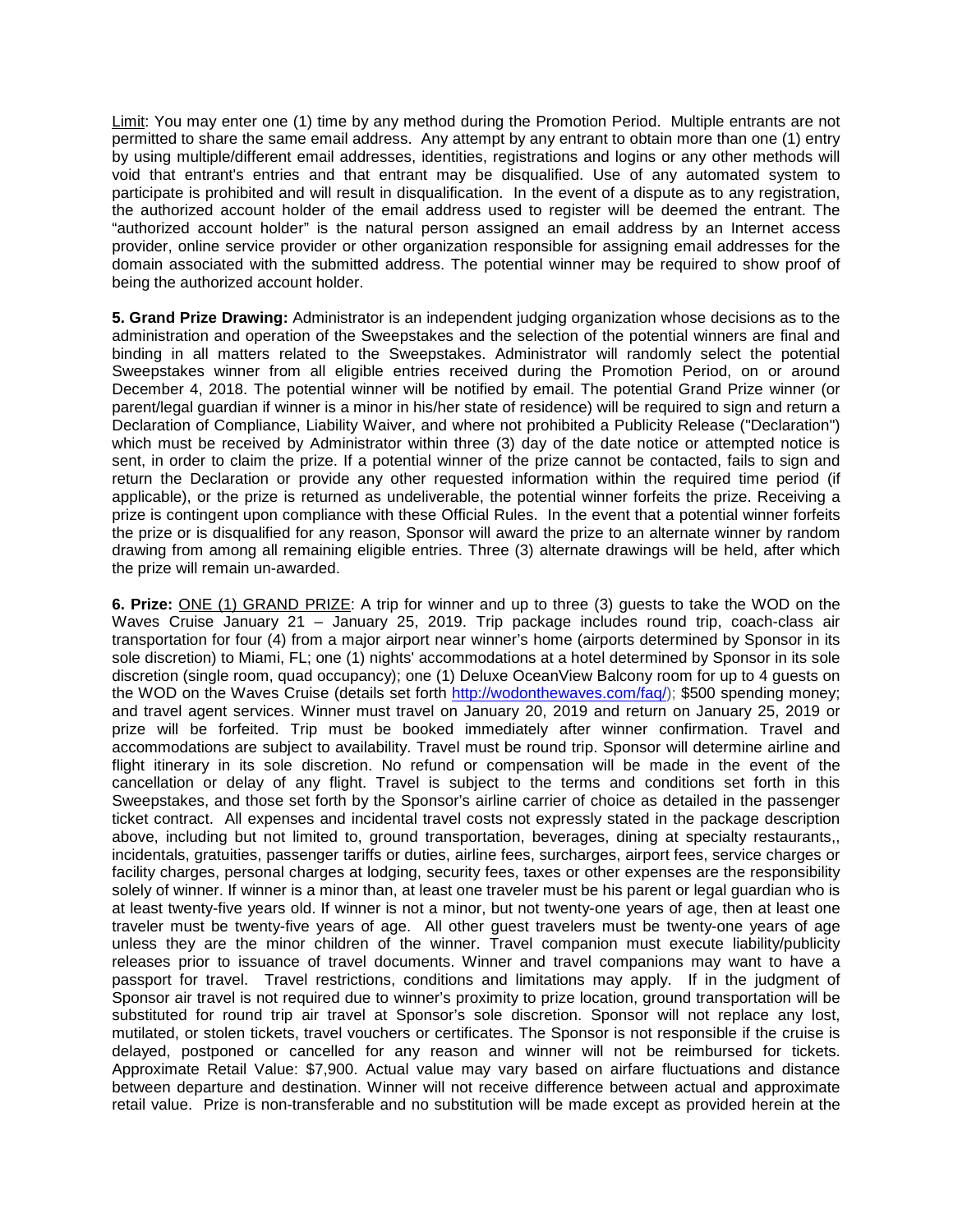Sponsor's sole discretion. Sponsor reserves the right to substitute the prize for one of equal or greater value if the designated prize should become unavailable for any reason. Winner is responsible for all taxes and fees associated with prize receipt and/or use. Odds of winning the Sweepstakes prize depend on the number of eligible entries received during the Promotion Period.

**7. Release:** By receipt of any prize, winner agrees to release and hold harmless Sponsor, Administrator, Zuffa,LLC and their respective subsidiaries, affiliates, suppliers, distributors, advertising/promotion agencies, and prize suppliers, and each of their respective parent companies and each such company's officers, directors, employees and agents (collectively, the "Released Parties") from and against any claim or cause of action, including, but not limited to, personal injury, death, or damage to or loss of property, arising out of participation in the Sweepstakes or receipt or use or misuse of any prize.

**8. Publicity:** Except where prohibited, participation in the Sweepstakes constitutes winner's consent to Sponsor's and its agents' use of winner's name, likeness, photograph, voice, opinions and/or hometown and state for promotional purposes in any media, worldwide, without further payment or consideration.

**9. General Conditions:** Sponsor reserves the right to cancel, suspend and/or modify the Sweepstakes, or any part of it, if any fraud, technical failures, human error or any other factor impairs the integrity or proper functioning of the Sweepstakes, as determined by Sponsor in its sole discretion. In such event, Sponsor, in its sole discretion, may elect to hold a random drawing from among all eligible entries received up to the date of discontinuance for any or all of the prizes offered herein. Sponsor reserves the right, in its sole discretion, to disqualify any individual it finds to be tampering with the entry process or the operation of the Sweepstakes or to be acting in violation of the Official Rules of this or any other promotion or in an unsportsmanlike or disruptive manner. Any attempt by any person to deliberately undermine the legitimate operation of the Sweepstakes may be a violation of criminal and civil law, and, should such an attempt be made, Sponsor reserves the right to seek damages from any such person to the fullest extent permitted by law. Sponsor's failure to enforce any term of these Official Rules shall not constitute a waiver of that provision.

**10. Limitations of Liability:** The Released Parties are not responsible for: (1) any incorrect or inaccurate information, whether caused by entrants, printing errors or by any of the equipment or programming associated with or utilized in the Sweepstakes; (2) technical failures of any kind, including, but not limited to malfunctions, interruptions, or disconnections in phone lines or network hardware or software; (3) unauthorized human intervention in any part of the entry process or the Sweepstakes; (4) technical or human error which may occur in the administration of the Sweepstakes or the processing of entries; (5) late, lost, undeliverable, damaged or stolen mail; or (6) any injury or damage to persons or property which may be caused, directly or indirectly, in whole or in part, from entrant's participation in the Sweepstakes or receipt or use or misuse of any prize. If for any reason an entrant's entry is confirmed to have been erroneously deleted, lost, or otherwise destroyed or corrupted, entrant's sole remedy is another entry in the Sweepstakes, if it is possible. No more than the stated number of prizes will be awarded. In the event that production, technical, seeding, programming or any other reasons cause more than the stated number of prizes as set forth in these Official Rules to be available and/or claimed, Sponsor reserves the right to award only the stated number of prizes by a random drawing among all legitimate, un-awarded, eligible prize claims.

**11. Disputes:** Except where prohibited, entrant agrees that: (1) any and all disputes, claims and causes of action arising out of or connected with this Sweepstakes or any prize awarded shall be resolved individually, without resort to any form of class action, and exclusively by the United States District Court for the Eastern District of Michigan (Southern Division) or the appropriate Michigan State Court located in Oakland County, Michigan; (2) any and all claims, judgments and awards shall be limited to actual out-ofpocket costs incurred, including costs associated with entering this Sweepstakes, but in no event attorneys' fees; and (3) under no circumstances will entrant be permitted to obtain awards for, and entrant hereby waives all rights to claim, indirect, punitive, incidental and consequential damages and any other damages, other than for actual out-of-pocket expenses, and any and all rights to have damages multiplied or otherwise increased. All issues and questions concerning the construction, validity, interpretation and enforceability of these Official Rules, or the rights and obligations of the entrant and Sponsor in